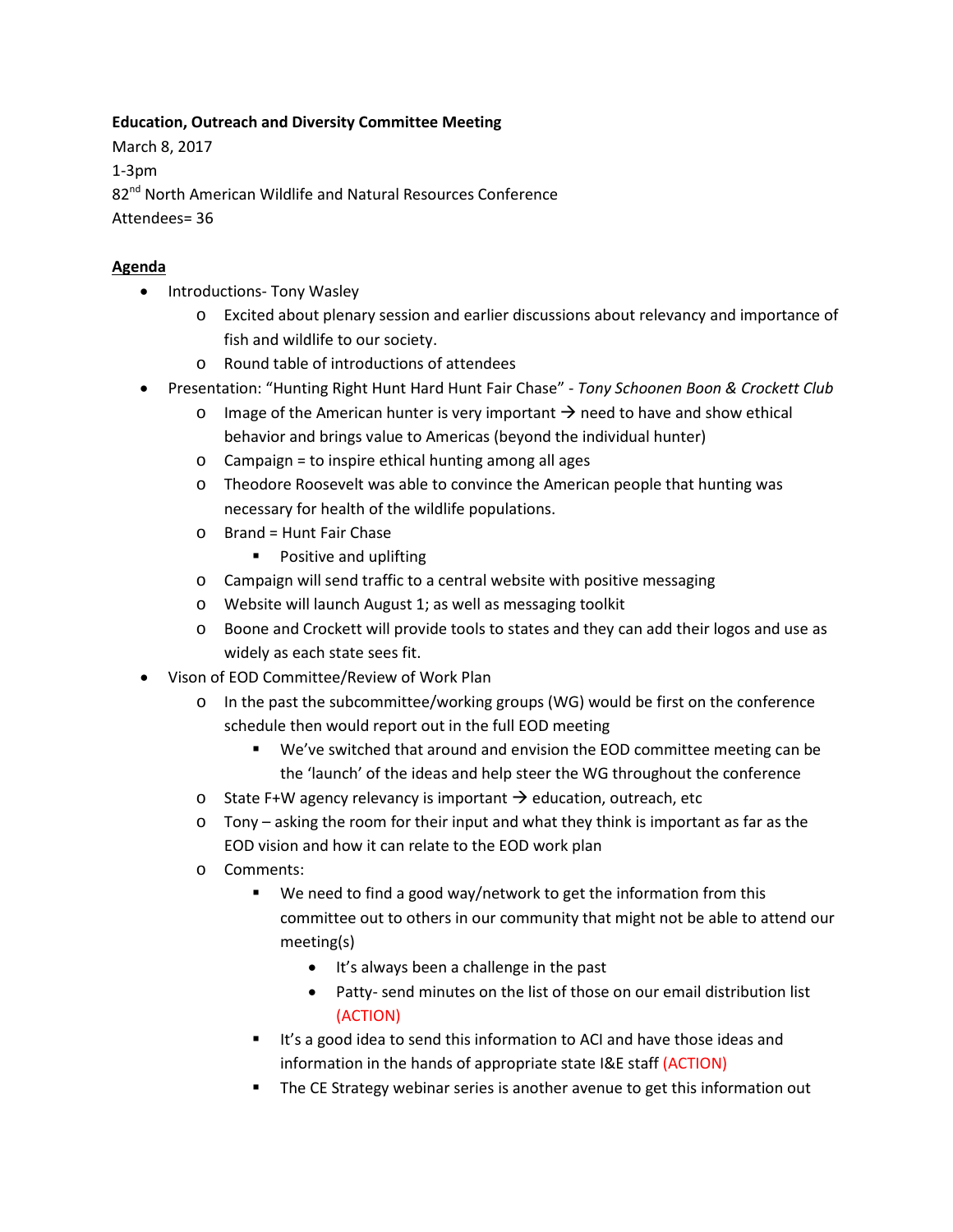- We do tend to meet at this meeting and we talk about the same thing
	- Maybe send the agenda's out to a broader audience (email) (ACTION)
- Acknowledgement for the need of communication, human dimensions, and outreach in our network
- Jen (NV)- should acknowledge 'Relevancy' in our committee charges and have it a rallying cry amongst our peers; this committee is a big piece of that relevancy (ACTION)
- Start speaking to what is important to the people  $\rightarrow$  clean air, clean water; then later connect it to what we do in state F+W agencies and they it's important and relevant
- **Move beyond information sharing and working collaboratively; we are working** in that direction with the MSCG and with CE Strategy
- Tony—find the most effective approaches to communicate within our committee/community and create a toolkit for us to use
	- Kerry Baldwin (AZ retiree) the limitations are not so much this committee but the Directors are often barrier to implementing the EOD products (with money, personnel, priorities, etc).
	- Tony- I think there's an heighten sense of urgency so traditional barriers may not be there (to the same degree) as they have in the past
- Create a collaborative effort amongst the states, going off the BRP initiative, to use with the states (toolkit)
- More diversity is important
- Would like to see more strategy and ideas so when hiring staff they know what it is they need to be looking for  $\rightarrow$  help rebuild the state I&E staff force
- Success of EOD committee = the ideas of the EOD committee is in front of the Directors and they are starting to react positively
- Judy Stokes Weber- like to meld the National Outreach strategy with the EOD ideas to create a blueprint for the states to use; start to share success stories to 'keep the ball rolling' with future outreach; starting with research and ending in evaluation  $\rightarrow$  use all of this as a path forward
- Directors frustration  $\rightarrow$  inability to get all the staff at these meetings that they want
- Request (Kerry Baldwin- AZ): to have a product from the EOD to the Association as to what we want to see to get the results that we want/need; this may be the blueprint to use to move forward
	- Minimum thresholds listed in that doc
- Paulette- Create a list of what the EOD has produced; create a library
	- The finished products are on the website
	- Other materials Patty would have (unfinished documents; meeting notes, etc)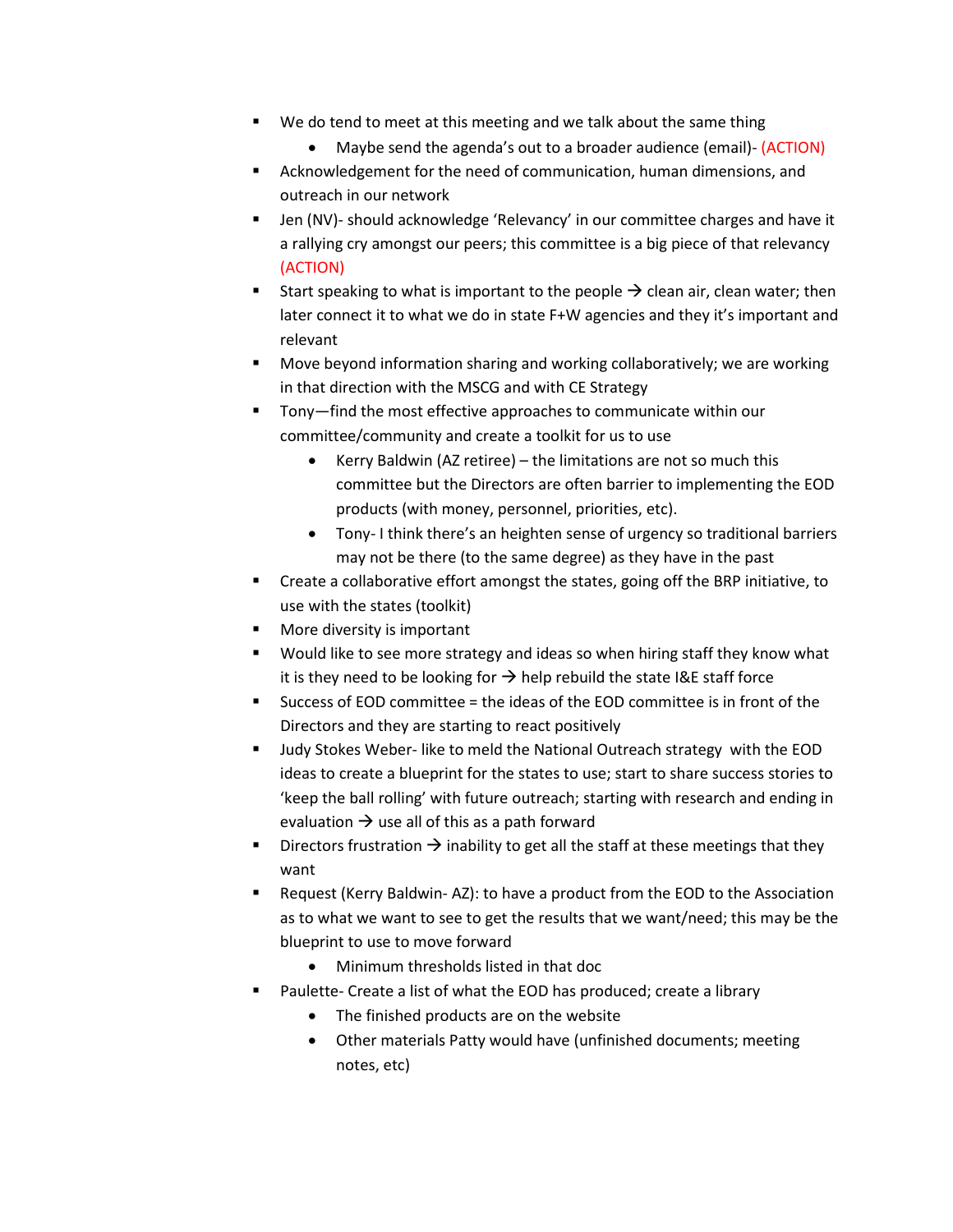- Task for WG- how to capture and share successes of that the WG's are doing (ACTION)
- Create a 'rallying call' from the EOD committee as well as each of the WG
- Blue Ribbon Panel Update- Sean
	- o Introduce Skipper Bond with Bond-Moroch; PR firm working with for BRP campaign
	- $\circ$  Larger vision = big tent coalition beyond the coalition
	- o Uniting all our allies
	- o Well positioned in the new administration and congressional leaders
	- o Sophisticated PR campaign to build visibility and public support
	- o Goal is to implement SWAP; protecting wildlife and showing the relevancy to people and their lives
	- o Show how wildlife adds value (money) to our lives and economy
	- o HR 5650 had 19 sponsors/cosponsors in 2016
		- New bill should be reintroduced very soon with same leads in the House
		- Language tweaking done before introduced to minimize any foreseen obstacles
	- o Senate introduction should be this summer/fall 2017
	- o Congressional leaders will be focused on Western states ; the most states that have passed resolutions supporting the BRP
	- o States valued and trusted source of information and advocacy
	- o AFWA can help with resolution language or strategy for timing of resolutions
	- o Messaging Framework:
		- Patriotism, healthy clean environment, 'fish and wildlife isn't optional' type themes
		- **Instill confidence that this innovative solution the BRP came up with is realistic** and we can get this done.
		- Sample messages both proactive and what's at stake *(get example messages from Sean)*; and can be tweaked as needed for state use
		- If you can attach the economics to your messaging then the more powerful in can be
	- o Next Steps 2017
		- **Unveiling of the new branding at the Outreach WG meeting following this** meeting; soft launch at this conference
		- Created steering committee to advises the campaign strategy (Tony Wasley part of this steering committee)
		- **Public launch of this campaign coming up in the near future; coincide with a BRP** fly-in this Spring 2017
			- There will be a planned lobbying and advocacy planning day
	- $\circ$  There will be a BRP webinar coming up next month for the CE Strategy Webinar series  $\rightarrow$  please join us
- Project WILD Update- John Lord
	- o Finalized the contract with Project WILD (PW) effective March 1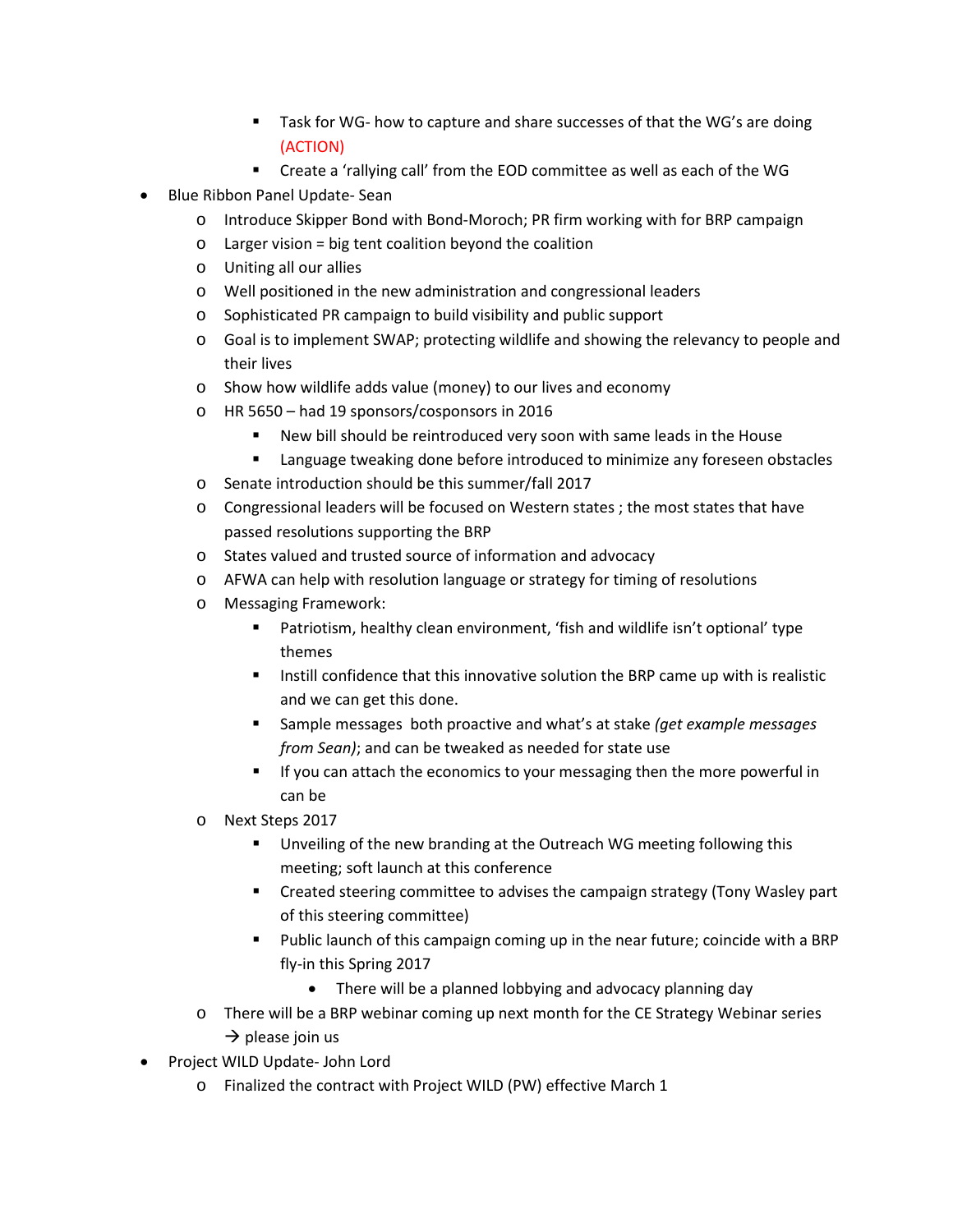- o AFWA now has ownership of PW brands
- o The PW staff is now AFWA staff
- $\circ$  Getting ready to hire for a PW Director  $\rightarrow$  second round of interviews next week; we have some very good candidates
- o We are in the middle of a re-write of the Terrestrial PW Guide and we invite the states (coordinators) to have a say in that re-write
- o We want to get 'state-centric' and help the states get PW into their states successfully and to be an asset to them.
- Presentation: Locavore.guide- *Matt Harlow and Phil Seng with DJ Case & Associates*
	- o Engaging New Participants and Stakeholders
	- o Locavore.guide website
	- o Sources food locally and sustainably; show how this can be done including hunting and fishing
	- o Nourishing interest in hunting and angling
	- o Partners: SEAFWA, MAFWA, NSSF, ATA, WMI, Responsive Management, Southwick Assoc; DJ Case & Assoc
	- o Steering committee includes F&W staff from GA, KY, IO, Wi, KY
	- o Funding from in kind and Multistate Conservation Grants (MSCG)
	- o The Process:
		- Interviewed existing and pilot programs (14)
		- 3 online surveys
		- 2 virtual focus groups (locavore influencers)
		- 2 face –to- face focus groups (locavores)
	- o Used Outdoors Recreational Adoption Model (R3 model)
	- o Focus on deer hunting and pan fishing
	- o All information is on their website (locavore.guide)
		- Program planning (incl. objectives, needs, funding, staffing, partners, post training assessment, evaluation)
		- Understanding your target market (incl. food motivations, experience seekers, concerns of new hunters, millennials, women in the outdoors, adult learning theory)
		- Marketing (incl. branding, media strategy, message development, etc)
		- Curriculum Development (incl. syllabus, content, graduation event, next steps)
		- Additional Material (incl. wild turkey, catfish, other fishing, foraging, bow/crossbow/muzzleloader hunting, recipes, cooking videos)
	- o Website is a valuable resource site
	- o 2 YouTube channels (Wild Locavore) (locavore.guide Train the Trainer)
	- o 11 Pinterest boards
- Education Subcommittee Report- *Kellie Tharp*
	- o Please come to tomorrow's meeting
	- o Looking for states to contribute/evaluate to the MSCG Monarch work
		- Developing a repository of curriculum instead of creating new curriculum